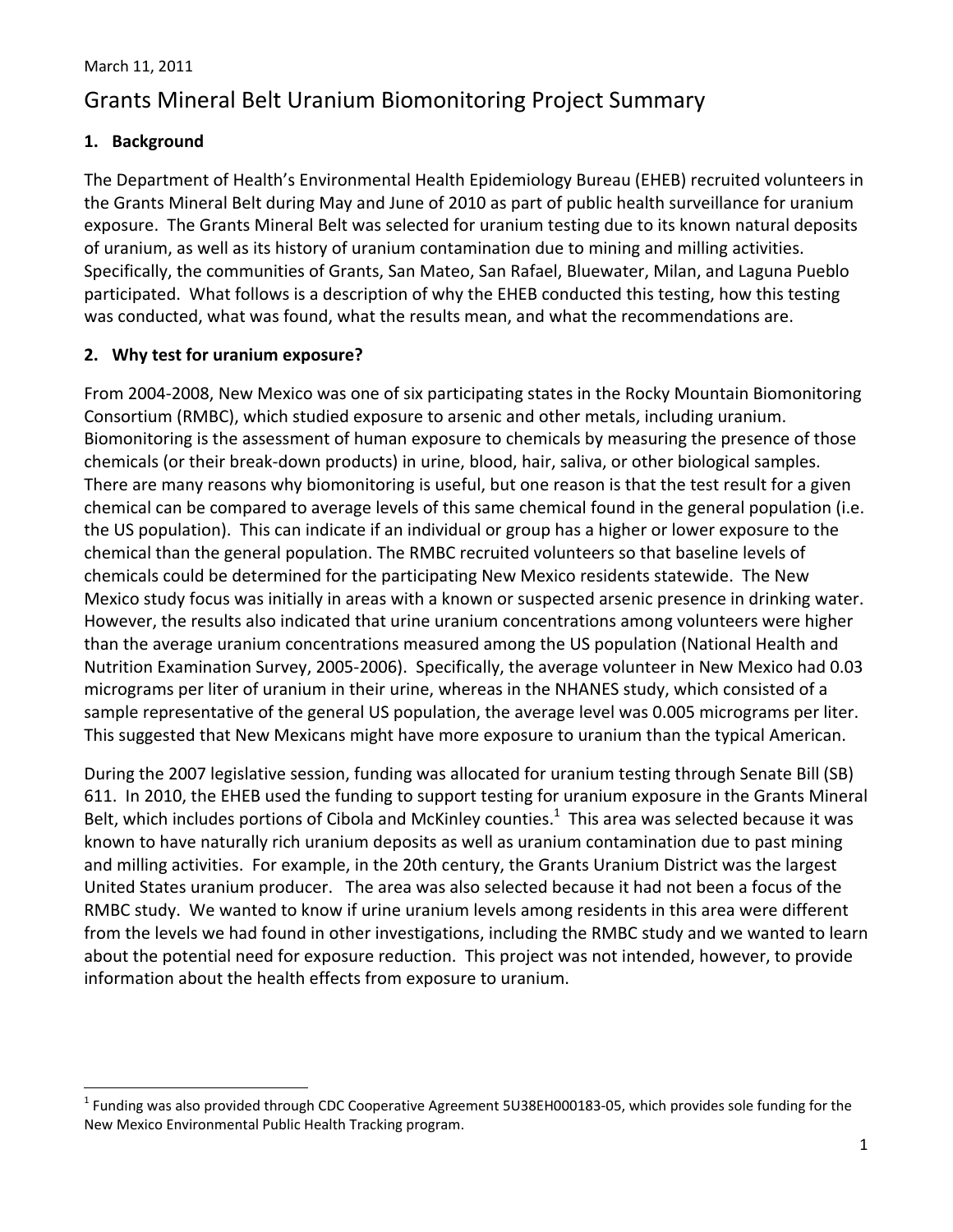#### **3. How was testing conducted?**

The EHEB began outreach and recruitment, as well as initial education in the communities in February 2010 by contacting the local public health office and community organizations, and also by distributing flyers and fact sheets, placing an announcement in the local newspaper and working with environmental agencies and other partners and stakeholders. The entire population of the prescribed area of Cibola County was invited to participate (see Figure). Residents on private water wells and veterans of the Persian Gulf War and Afghanistan conflict were specifically encouraged to participate. In order to learn about uranium exposure, we asked residents to provide a drinking water sample from home and a urine sample. The Department of Health's Scientific Laboratory Division (SLD) in Albuquerque tested the water and urine samples to measure total uranium. The urine samples were also tested for creatinine to calculate the amount of uranium per gram of creatinine. Creatinine is a natural substance in urine that tells us how concentrated (weak or strong) the urine is. [Note that testing performed on very dilute or "weak" urine will not produce accurate results.] Uranium levels in urine are affected by *how much* uranium enters the body through *all routes of exposure*, including eating, drinking, breathing, and skin absorption (the latter being the least concern for uranium exposure). For example, if food has uranium in it, eating it will result in uranium exposure. Therefore, an exposure survey was also administered to gather information about potential sources of uranium exposure other than the participant's drinking water.



#### **Figure. Location of public health surveillance of uranium exposure**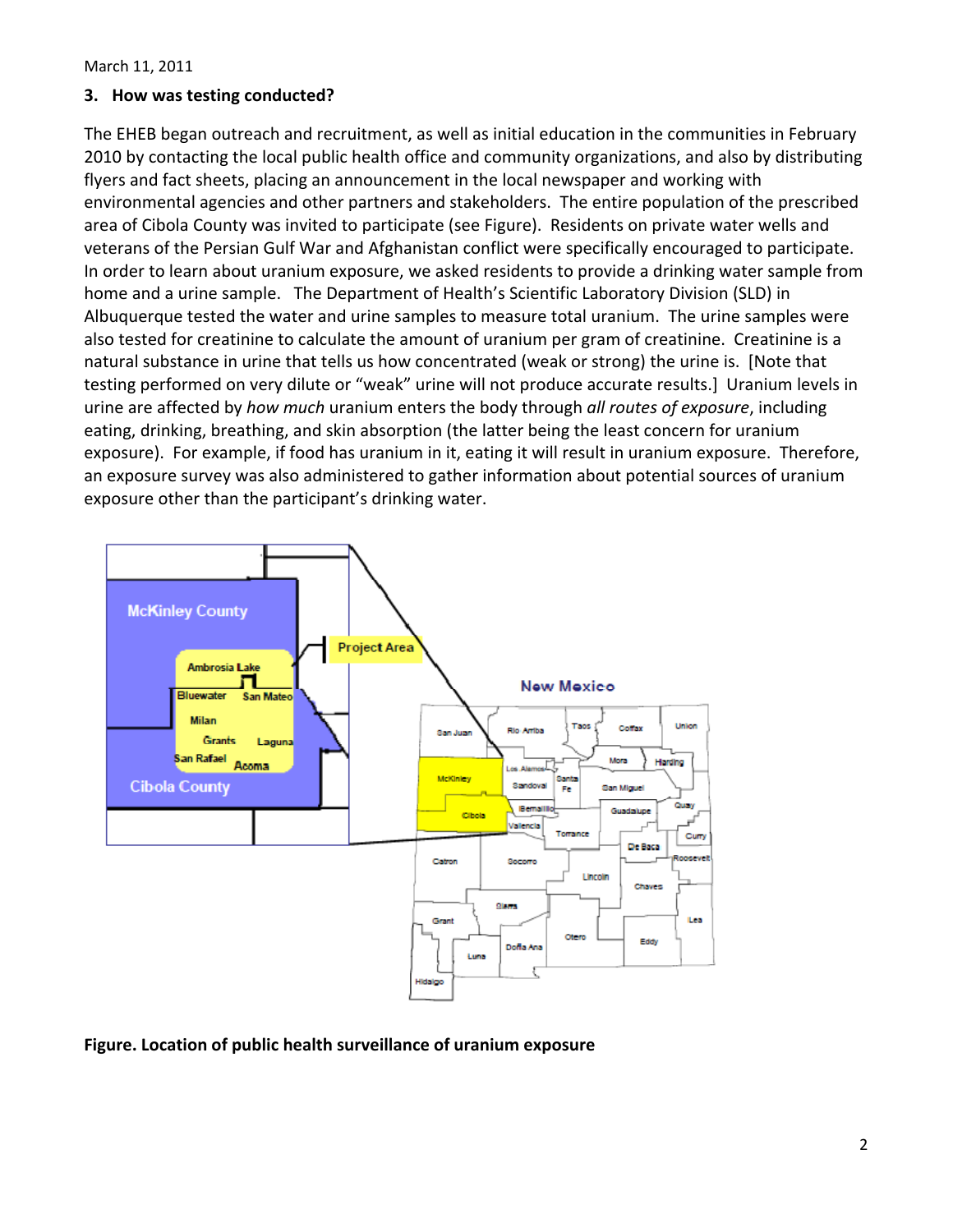## **4. What were the findings?**

Ultimately, a total of 100 people from the Grants/Milan area and Laguna Pueblo participated in this project. There were 62 females (62%) and 38 males (38%) who participated and ages ranged from 14‐ 79 years. Of the participants, 99 provided urine samples, 91 participants provided a household drinking water sample, and 99 completed an exposure survey. A total of 98 participants provided both a urine sample and completed an exposure survey.

## **a. Water Results**

A total of 91 drinking water samples were submitted for uranium analysis. Only one water sample was collected per household even if there was more than one volunteer in a household since the water source was shared. The majority (97%) of drinking water samples from participants had concentrations of uranium below the safe drinking water standard of 30 micrograms per liter (30  $\mu$ g/L). This means that 88 out of 91 samples were below 30 micrograms per liter and 3 samples (3%) were at or above 30 micrograms per liter. The average drinking water uranium concentration was 6.4 µg/L (range, <0.1 ‐ 45  $\mu$ g/L).

For those water samples with uranium levels at or above 30 micrograms per liter, we recommended that participants take steps to remove excess uranium from their water before using the water for drinking and cooking or that they use an alternative source of water for drinking and cooking, such as bottled water. One suitable option to remove excess uranium is the installation of a reverse osmosis unit.

# **b. Urine Results**

A total of 99 participants provided urine samples. The average urine uranium concentration was 0.045 micrograms per liter of urine (range, 0.004 – 0.25 µg/L) and 0.067 micrograms of uranium per gram of creatinine (range, 0.0665 - 0.776  $\mu$ g/g). This average of 0.045 micrograms of uranium per liter of urine is higher than the average urine uranium concentration of 0.005 micrograms per liter measured among the US population (National Health and Nutrition Examination Survey, 2005‐2006). It is also higher than the average level (0.03 micrograms of uranium per liter) found in the RMBC study among residents in multiple areas of New Mexico.

Participants with evidence of recent or ongoing exposure to uranium were identified as those who had uranium in urine levels at or above 0.08 micrograms of uranium per liter **or** at or above 0.08 micrograms of uranium per gram of creatinine. Using this definition, 29 participants (or 29.3% of participants) were identified as having recent or ongoing exposure to uranium. We advised all of these participants to contact their doctor to discuss retesting after reducing exposure for at least one week.

Of these 29 participants, 12 (41.4%) had levels of uranium in urine at or above 0.08 µg/L and 24 (82.8%) had levels of uranium in urine at or above 0.08 µg/g creatinine. A person could have levels of uranium in urine at or above 0.08 µg/L but below 0.08 µg/g creatinine and vice versa which is why the total number of participants with uranium exposure is 29.

# **c. Exposure Sources Reported by Participants**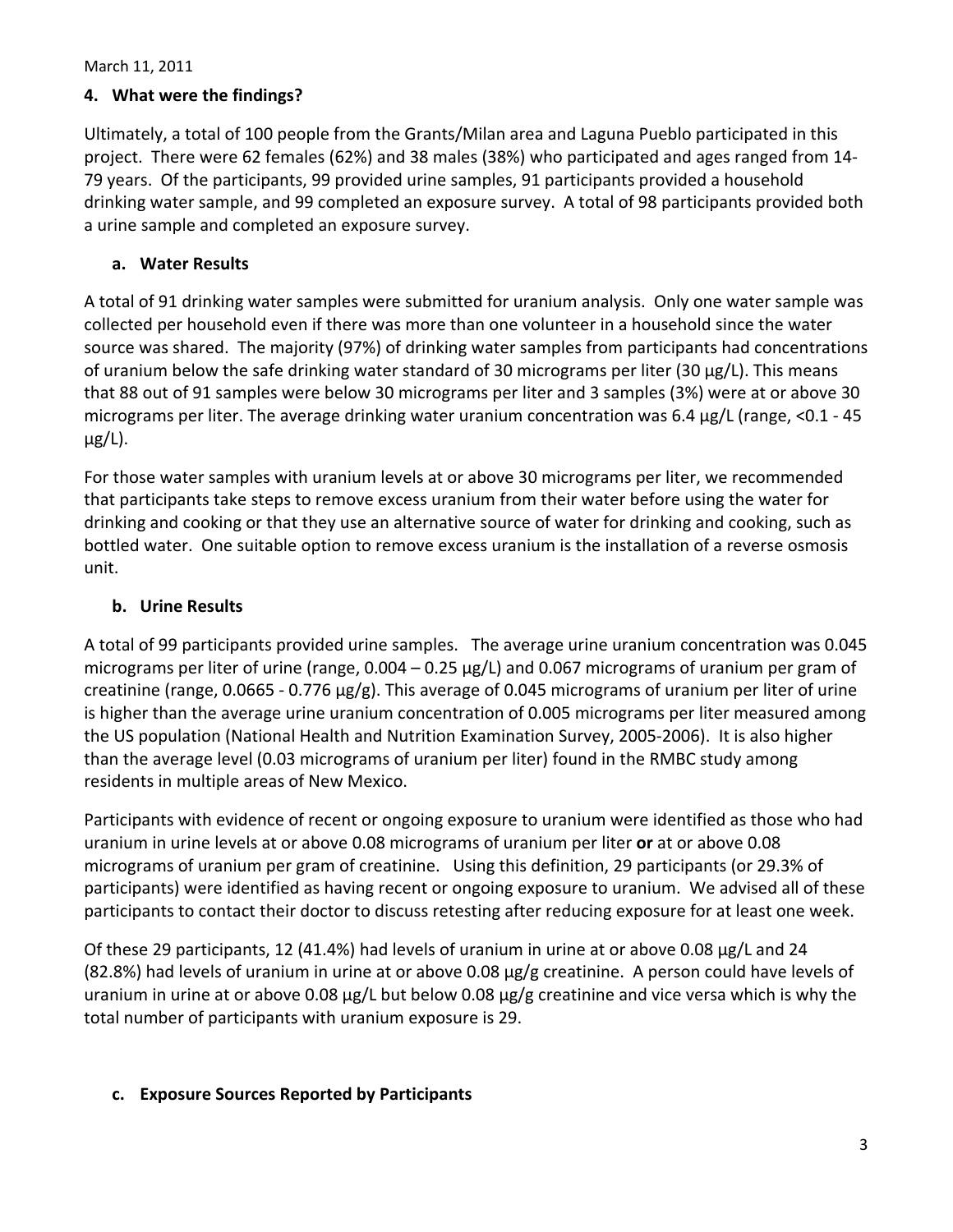A total of 99 people responded to the exposure assessment survey. There appeared to be several different potential sources of exposure to uranium (other than drinking water), as reported in the questionnaire. These potential sources included:

- 1. **Consumption of locally‐grown fruits, vegetables and meat in past 3 days:** A small percentage (9%) of participants indicated they had eaten locally grown fruits or vegetables in the past three days
- 2. **Collecting plants or gardening in Cibola or McKinley counties in past 30 days:** Nearly half of participants indicated they had either collected plants or gardened in Cibola and/or McKinley counties in the past 30 days
- 3. **Running, hiking and/or biking in Cibola or McKinley counties in past 30 days:** More than half (53%) of participants ran, biked, and/or hiked in the past 30 days in Cibola and/or McKinley counties. Depending on where they were, this may have been a source of uranium exposure from uranium‐contaminated dirt.

In the tables below, the exposure assessment survey responses are summarized for those participants with (≥0.08 µg/L or ≥0.08 µg/g creatinine) and without (<0.08 µg/L or <0.08 µg/g Creatinine) evidence of recent uranium exposure.

# **Table 1. During the past three days, did you eat fruits or vegetables grown at your home?**

| <b>Number and (Percentage) of Participants</b><br>with Uranium Exposure* (n=29) |            | <b>Number and (Percentage) of Participants</b><br><b>Without Uranium Exposure (n=69)</b> |            |
|---------------------------------------------------------------------------------|------------|------------------------------------------------------------------------------------------|------------|
| <b>Yes</b>                                                                      | $2(6.9\%)$ | <b>Yes</b>                                                                               | 5(7.2%)    |
| <b>No</b>                                                                       | 27 (93.1%) | <b>No</b>                                                                                | 64 (92.8%) |

\*≥0.08 µg/L or ≥0.08 µg/g creatinine

Among those participants who were identified as having recent or ongoing uranium exposure, 6.9% said 'yes' to eating fruits or vegetables grown at their home in the past three days. Among those participants who were identified as **not** having recent or ongoing uranium exposure, 7.2% said 'yes' to eating fruits or vegetables grown at their home in the past three days. Therefore, the consumption of fruits or vegetables grown at home was similar among those with and without recent or ongoing uranium exposure.

# **Table 2. During the past three days, did you eat locally grown fruits or vegetables?**

| <b>Number and (Percentage) of Participants with</b><br><b>Uranium Exposure* (n=29)</b> |            | <b>Number and (Percentage) of Participants</b><br><b>Without Uranium Exposure (n=69)</b> |            |
|----------------------------------------------------------------------------------------|------------|------------------------------------------------------------------------------------------|------------|
| <b>Yes</b>                                                                             | 3(10.3%)   | <b>Yes</b>                                                                               | 6(8.7%)    |
| <b>No</b>                                                                              | 26 (89.7%) | <b>No</b>                                                                                | 62 (89.9%) |
| Don't                                                                                  | $0(0\%)$   | Don't                                                                                    | $1(1.4\%)$ |
| <b>Know</b>                                                                            |            | <b>Know</b>                                                                              |            |

\*≥0.08 µg/L or ≥0.08 µg/g creatinine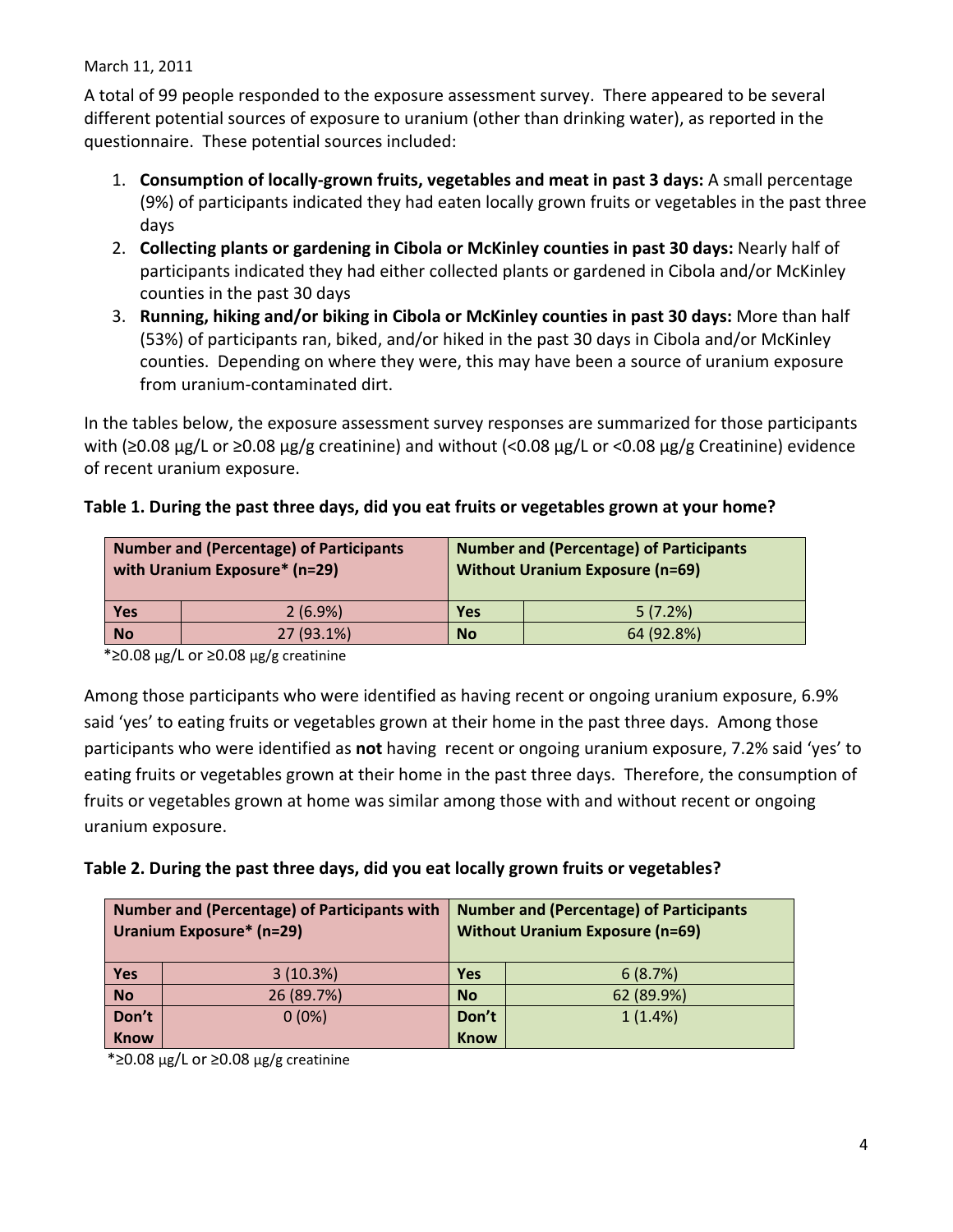Of those with recent or ongoing uranium exposure, 10.3% said 'yes' to consuming locally grown fruits or vegetables. Of those without recent or ongoing uranium exposure, 8.7% said 'yes.' Therefore, the consumption of locally grown fruits or vegetables was also similar among those with and without recent or ongoing uranium exposure.

| Number and (Percentage) of Participants with   Number and (Percentage) of Participants<br>Uranium Exposure* (n=29) |            | <b>Without Uranium Exposure (n=69)</b> |            |
|--------------------------------------------------------------------------------------------------------------------|------------|----------------------------------------|------------|
| Yes                                                                                                                | 2(7.4%)    | <b>Yes</b>                             | 12 (17.4%) |
| <b>No</b>                                                                                                          | 27 (93.1%) | <b>No</b>                              | 57 (82.6%) |

#### **Table 3. During the past three days, did you eat local livestock?**

\*≥0.08 µg/L or ≥0.08 µg/g creatinine

Among participants who were identified as having recent or ongoing uranium exposure, 7.4% responded that they had eaten local livestock in the past three days. Among participants without recent or ongoing uranium exposure, 17.4% indicated they had eaten local livestock in the past three days. Therefore, participants without uranium exposure had a higher consumption of livestock in the past three days than those with uranium exposure.

# Table 4. Over the course of a year, what portion of the fruits, vegetables and meat that you eat are **raised locally?**

| <b>Number and (Percentage) of Participants with</b><br>Uranium Exposure* (n=29) |            | <b>Number and (Percentage) of Participants</b><br><b>Without Uranium Exposure (n=68)</b> |            |
|---------------------------------------------------------------------------------|------------|------------------------------------------------------------------------------------------|------------|
| <b>None</b>                                                                     | 13 (44.8%) | <b>None</b>                                                                              | 20 (29.4%) |
| <b>Some</b>                                                                     | 14 (48.3%) | <b>Some</b>                                                                              | 31 (45.6%) |
| <b>Half</b>                                                                     | 1(3.4%)    | <b>Half</b>                                                                              | 12 (17.6%) |
| <b>Most</b>                                                                     | 1(3.4%)    | <b>Most</b>                                                                              | 4(5.9%)    |
| Don't                                                                           | $0(0\%)$   | Don't                                                                                    | 1(1.5%)    |
| <b>Know</b>                                                                     |            | <b>Know</b>                                                                              |            |

\*≥0.08 µg/L or ≥0.08 µg/g creatinine

Although we asked questions about locally grown fruit, vegetables and locally‐raised meat that had been consumed recently, we also wanted to know if this was typical for consumption over the course of a year. Among those participants with recent or ongoing uranium exposure, only 3.4% responded that 'most' of their fruits, vegetables, and meat were raised locally. However, 48.3% said 'some' of these were raised locally. Among those without uranium exposure, a slightly higher percentage (5.9%) responded that most of their fruits and vegetables and meat were raised locally and about the same percentage (45.6%) responded that some were raised locally.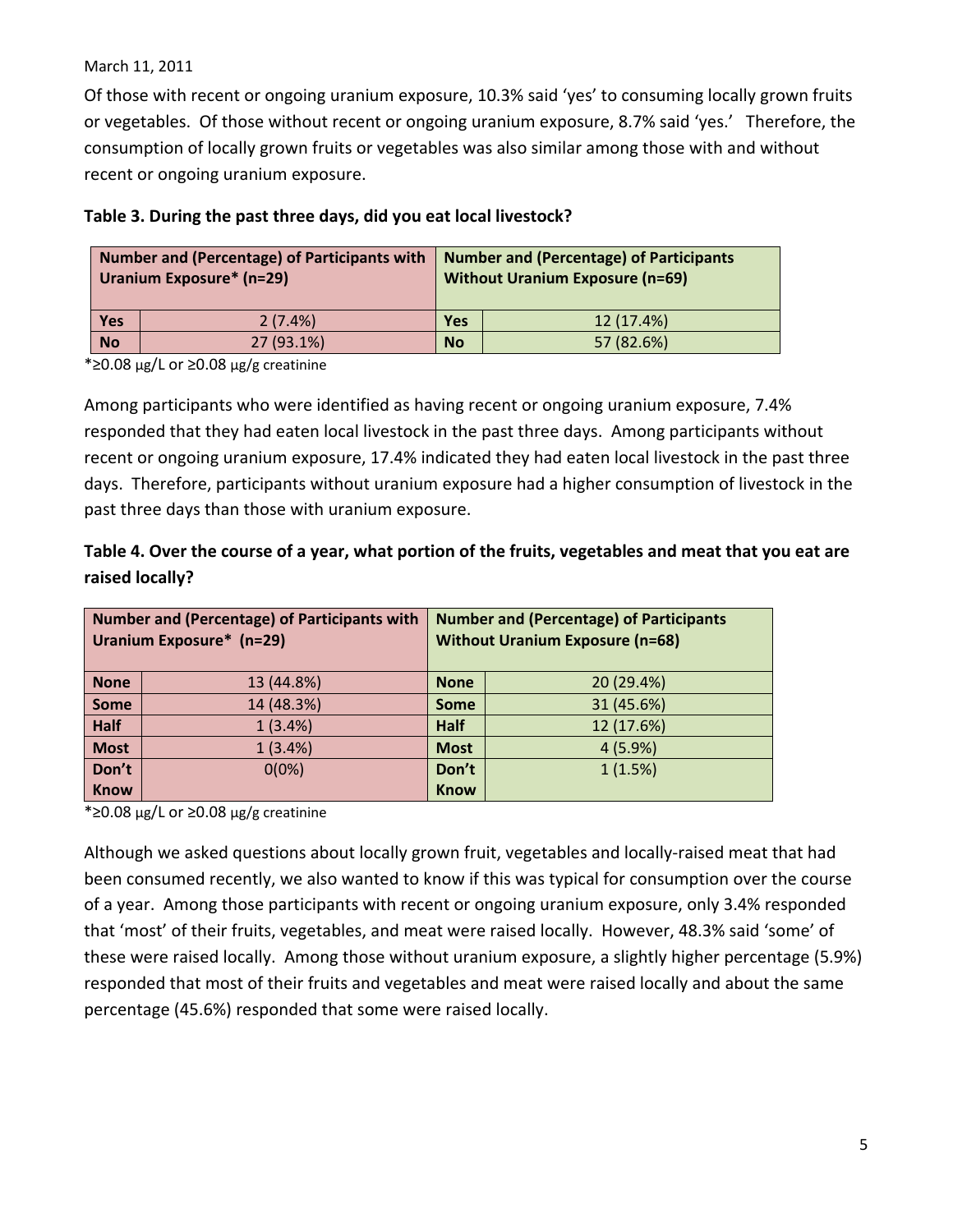Table 5. Have you done any of the following activities in Cibola and/or McKinley County in the past **30 days?**

| <b>Number and (Percentage) of Participants with</b><br>Uranium Exposure * (n=29) |            | <b>Number and (Percentage) of Participants</b><br><b>Without Uranium Exposure (n=69)</b> |            |
|----------------------------------------------------------------------------------|------------|------------------------------------------------------------------------------------------|------------|
| <b>Yes</b>                                                                       | 15 (51.7%) | Yes                                                                                      | 38 (55.1%) |
| <b>No</b>                                                                        | 14 (48.3%) | <b>No</b>                                                                                | 31 (44.9%) |

#### **a. Running/hiking/biking?**

\*≥0.08 µg/L or ≥0.08 µg/g creatinine

Among those with uranium exposure, 51.7% responded that they had been running, hiking, and/or biking in Cibola and/or McKinley County in the past 30 days. A similar percentage (55.1%) of those without uranium exposure also did this type of activity.

#### **b. Gardening/collecting plants?**

| Number and (Percentage) of Participants with<br><b>Uranium Exposure*</b> (n=29) |            | <b>Number and (Percentage) of Participants</b><br><b>Without Uranium Exposure (n=69)</b> |            |
|---------------------------------------------------------------------------------|------------|------------------------------------------------------------------------------------------|------------|
| Yes                                                                             | 12 (41.4%) | <b>Yes</b>                                                                               | 35 (50.7%) |
| No                                                                              | 17 (58.6%) | <b>No</b>                                                                                | 34 (49.3%) |

\*≥0.08 µg/L or ≥0.08 µg/g creatinine

With respect to gardening and/or collecting plants, there was a slightly lower percentage of participants with uranium exposure who responded 'yes' to this activity (41.4%) than those who did not have uranium exposure and responded 'yes' (50.7%).

# **5. What do these results mean and what are their limitations?**

It is important to understand the limitations of this public health surveillance project and its results. First, because this project relied on community volunteers, rather than recruitment of all the residents in the area, we are unable to draw definitive conclusions about uranium exposure or average urine uranium levels for everyone in McKinley and Cibola counties. We have learned about current or ongoing exposure to uranium among 99 residents who volunteered for testing. Second, while there are a number of potential sources of uranium exposure, this project only measured uranium in drinking water. Results indicate that for a few residents, drinking water was a significant source of uranium exposure. However, none of the participants who were on a public water system had levels of uranium in their drinking water at or above 30 micrograms per liter. Third, the surveillance project was not planned to be used to provide information about health effects from being exposed to uranium. Urine uranium levels indicate the degree of uranium exposure. Urine uranium levels do not indicate the likelihood of health effects.

Given these limitations, we can say the following: the project area has rich uranium deposits and numerous mine, mill and waste sites. Biomonitoring results thus far indicate that residents of New Mexico have a higher average urine uranium concentration than is found in the general US population (6 to 9 times the average US level).